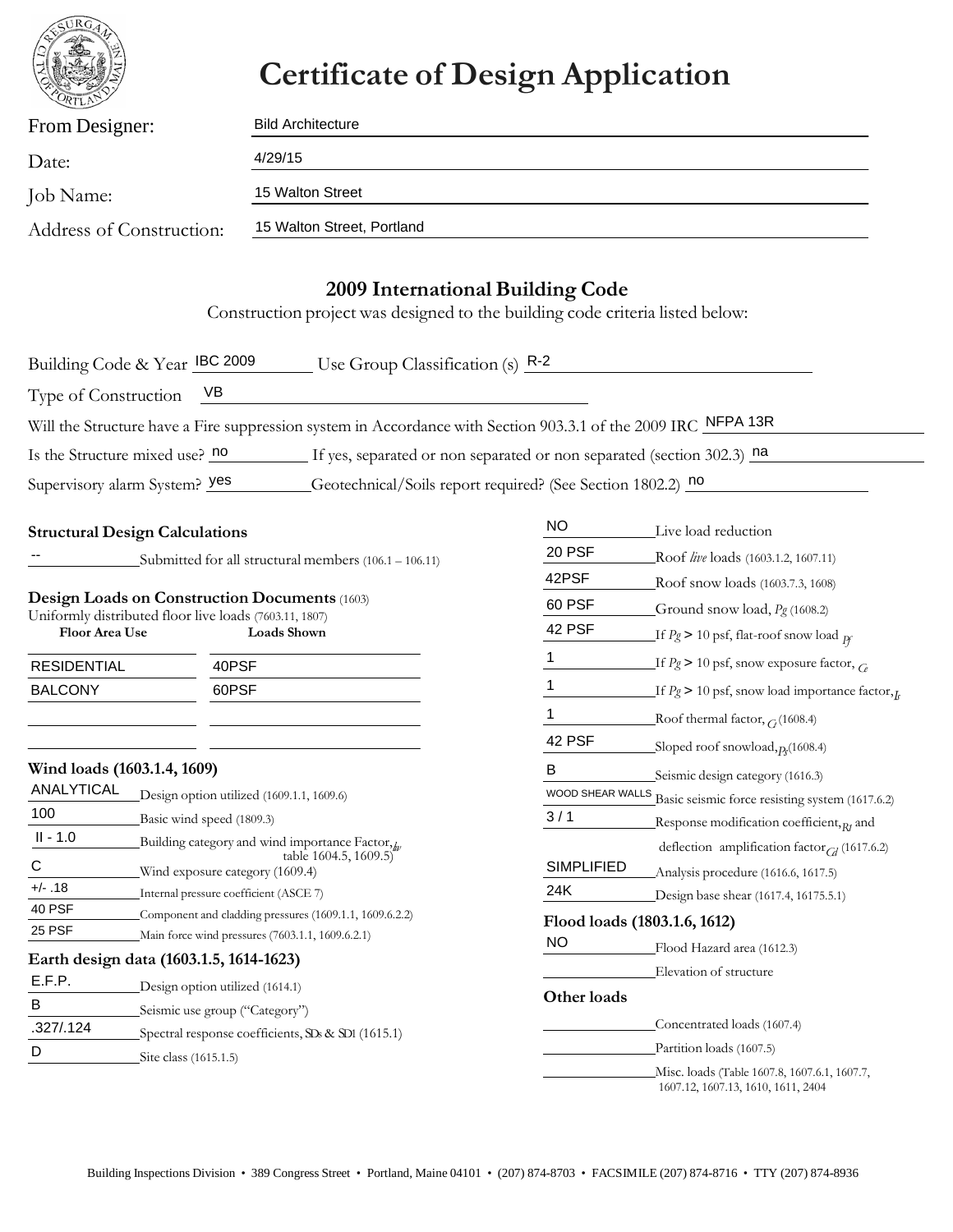

## **Accessibility Building Code Certificate**

| Designer:                  | <b>Bild Architecture</b>           |  |  |
|----------------------------|------------------------------------|--|--|
| <b>Address of Project:</b> | 15 Walton Street, Portland         |  |  |
| <b>Nature of Project:</b>  | Three-unit new-construction        |  |  |
|                            | "triple-decker" apartment building |  |  |
|                            | with attached garage.              |  |  |

**The technical submissions covering the proposed construction work as described above have been designed in compliance with applicable referenced standards found in the Maine Human Rights Law and Federal Americans with Disability Act. Residential Buildings with 4 units or more must conform to the Federal Fair Housing Accessibility Standards. Please provide proof of compliance if applicable.**

| JSEL     | Signature: (1au A. Called)<br>Principal                    |
|----------|------------------------------------------------------------|
| No. 368. | Title:<br><b>Bild Architecture</b><br>Firm:<br>PO Box 8235 |
|          | Address:<br>Portland, ME 04104                             |
|          | 207-408-0168<br>Phone:                                     |

**For more information or to download this form and other permit applications visit the Inspections Division on our website at [www.portlandmaine.gov](http://www.portlandmaine.gov/)**

**4**